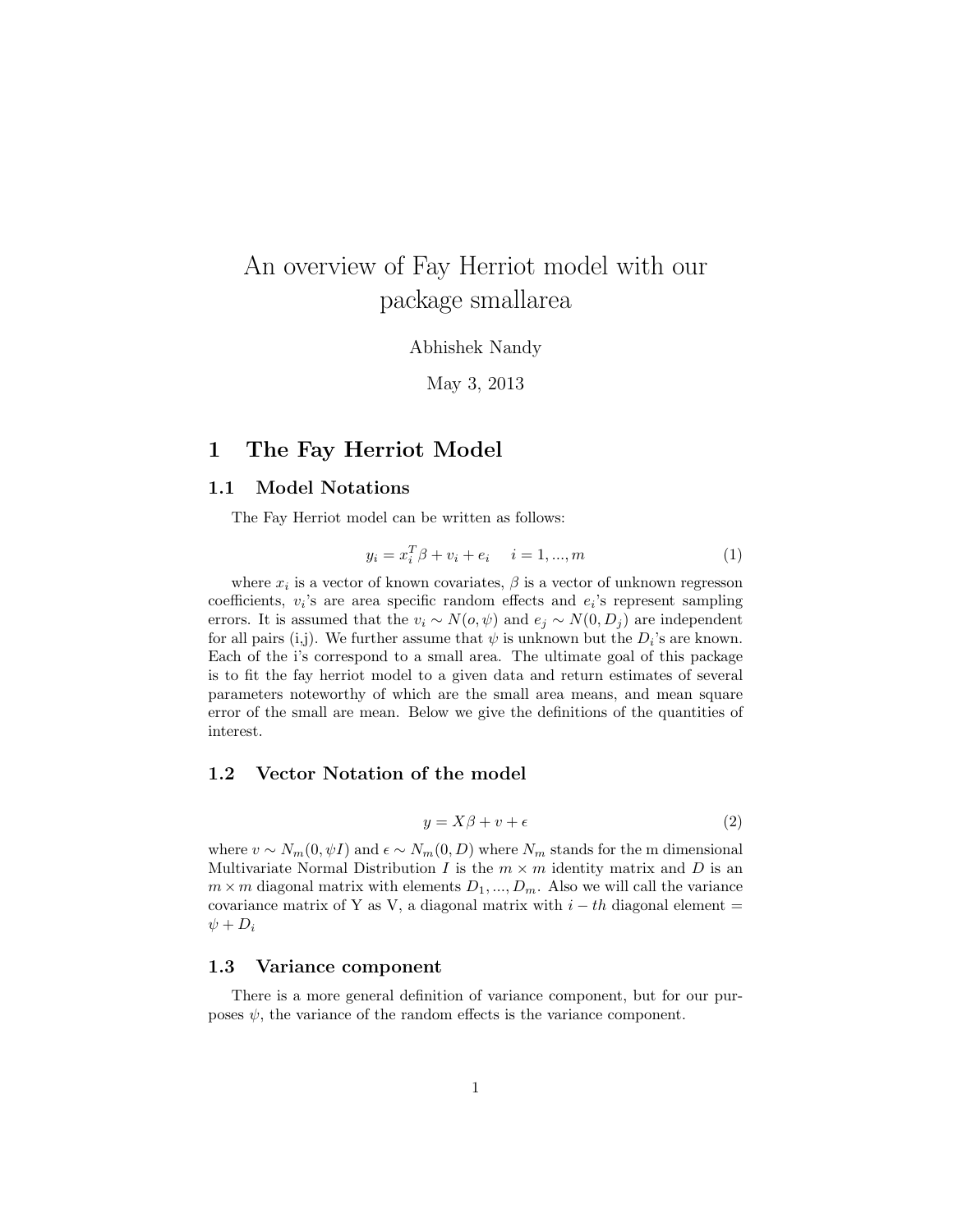# 1.4 estimate of the variance component

There are four popular ways of estimating the variance components

- The Prasad Rao estimator denoted by  $\hat{\psi}_{PR}$  has the form  $\frac{y^T (I-P_X) y tr((I-P_X)D)}{m-p}$  where  $P_X = X(X^T X)^{-1} X^T$  is the projection matrix onto the column space of X.
- The Fay Herriot estimator denoted by  $\widehat{\psi}_{FH}$  is obtained by solving the equation

$$
\frac{y^T Q(\psi)y}{m - p} = 1\tag{3}
$$

iteratively, where

$$
y^{T} Q(\psi) y = \sum_{i=1}^{m} \frac{(y_i - x_i^{T} \beta)^{2}}{\psi + D_i}
$$

We will use unirrot function in the stats package of R to solve the equation.

- The Maximum likelihood estimator denoted by  $\widehat{\psi}_{ML}$  is obtained by maximizing the likelihood function. Note that in our model assumptions we have already incorporated normality assumption. So the likelihood would be a normal likelihood. hence it should be made sure while fitting the model that the normality assumptions are met.
- The REML (aka Residual Maximum Likelihood aka Restricted Maximum Likelihood) encompasses the main drawback of the likelihood approach of estimating by adjusting for the degrees of freedom involved in estimating the fixed effects. In broad generality By multiplying with vectors  $k$  that belong to the null space of the matrix  $X$  on both sides of equation 2, we can get

$$
k^T y = k^T v + kT v
$$

But this makes us vulnerable to the option that the estimator might depend on the choice of the vector k. However that problem can be resolved by finding REML estimators as a solution to the REML equations. For details see Searle, Casella, McCulloch (Wiley, 2006), sec 6.6. We then use the scoring method to solve the REML equations. Without going into the general theory of the REML we will write down the equation for implementation of the scoring algorithm here. The iterates in fisher scoring are given by the following formula

$$
\psi^{(n+1)} = \psi^{(n)} + [I_R \psi^{(n)}]^{-1} s_R^{-1}(\psi^{(n)}) \tag{4}
$$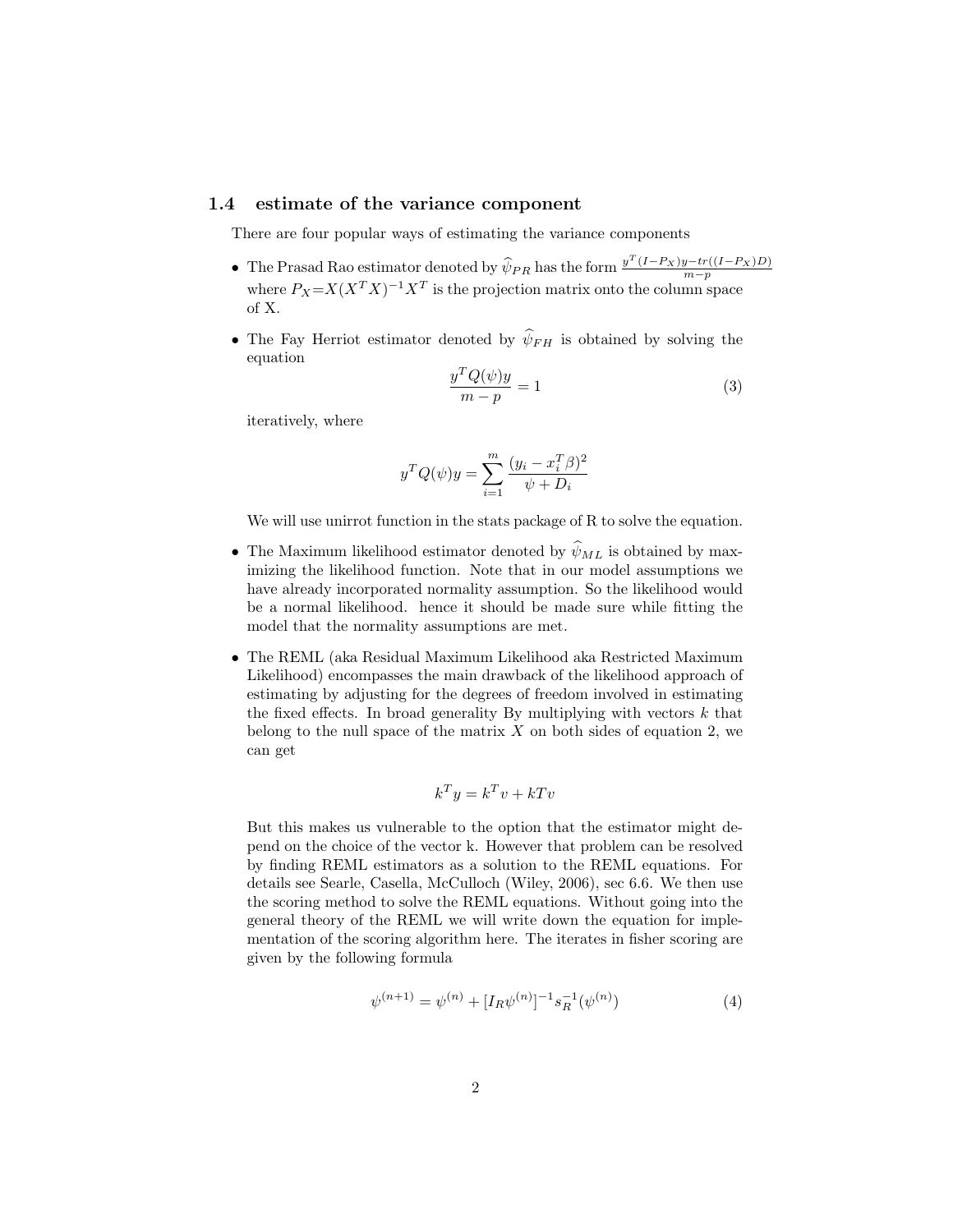where

$$
I_R(\psi) = \frac{1}{2}tr(PBPB)
$$

$$
s_R(\psi) = -\frac{1}{2}tr(PB) + \frac{1}{2}y^T PBPy
$$

$$
P = V^{-1} - V^{-1}X(X^TV^{-1}X)^{-1}X^TV^{-1}
$$

where V is the variance covariance matrix of Y, a diagonal matrix with  $i-th$  diagonal element =  $\psi + D_i$ . There is a more general definition of B (see the references), But for our purposes B is the Identity matrix.

# 1.5 Estimates of the Regression Coefficients

Estimates of the regression coefficients are given by the formula  $(X^T V^{-1} X)^{-1} X^T V^{-1} y$ and is denoted by  $\beta$ . However note that V is a function of unknown  $\psi$  and known  $D_i$ 's. So  $\psi$ 's have to be estimated as we discussed in the section 1.2.5. we will often denote by  $\hat{\beta}$  by  $\hat{\beta}(\psi)$  when the V in the above formula is has not been estimated from data, whereas if the V in the above formula has been estimated from data(denote by  $\hat{V}$ ), it will be denoted by  $\tilde{\beta}(\hat{\psi})$  and sometimes by  $\hat{\beta}$ . In Fay herriot Model the expressions of  $\tilde{\beta}$  is  $(\sum_{n=1}^{n}$  $i=1$  $\frac{x_i x_i^T}{\psi + D_i}$ )<sup>-1</sup>( $\sum_{i=1}^n$  $i=1$  $\frac{x_i y_i}{\psi + D_i}$ ) and that  $\widehat{\beta}$  is the same expression with  $\psi$  replaced by  $\widehat{\psi}$ 

### 1.6 Small Area mean

The small area mean is a quantity  $\eta = X\beta + v$  for our purposes. The small area mean for the *i*-th small area is thus  $\eta_i = x_i^T \beta + v_i$ 

### 1.7 The estimated Small Area mean: The BLUP and EBLUP

If  $\beta$  and  $\psi$  are both known the best predictor of  $\eta$  is given by

$$
E(\eta|y) = X\beta + E(v|y)
$$

$$
= X\beta + \begin{pmatrix} \frac{\psi}{\psi + D_1}(y_1 - x_1^T \beta) \\ \vdots \\ \frac{\psi}{\psi + D_m}(y_m - x_m^T \beta) \end{pmatrix}
$$

However if only  $\beta$  is unknown, it is customary to replace  $\beta$  in the above expression by  $\tilde{\beta}$  and the result will be called BLUP.

Further if both  $\beta$  and  $\psi$  are unknown, we replace  $\psi$  by  $\widehat{\psi}$  and  $\beta$  by  $\widehat{\beta}$  and the result will be called EBLUP.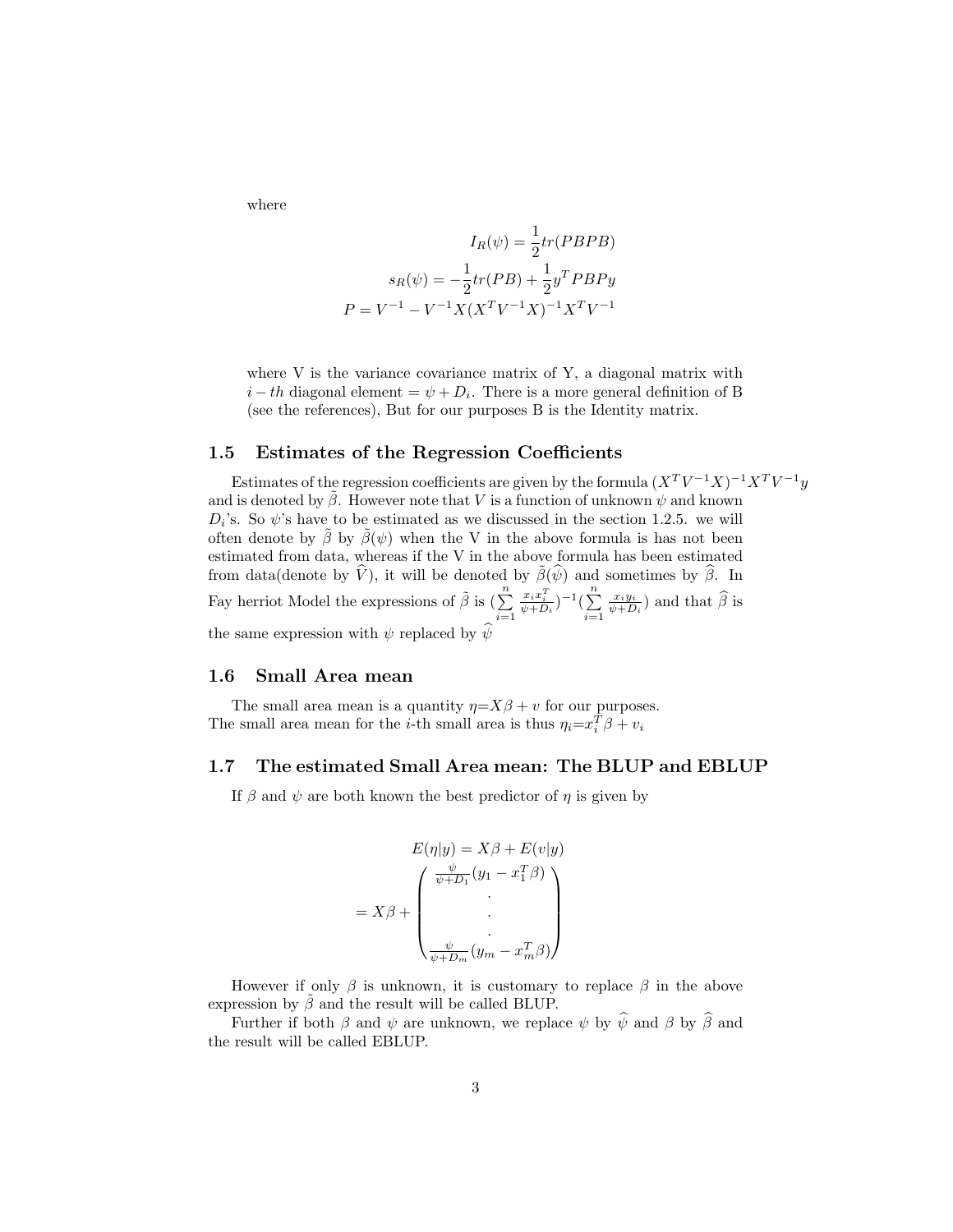# 1.8 Estimate of the Mean Squared Prediction error(MSPE) of EBLUP

Another feature of our package is that it gives second order unbiassed estimator of the mean squared prediction error(MSPE) of the EBLUP of the small area means. The MSPE of the EBLUP of the  $i - th$  small area is given by

$$
MSPE(\widehat{\eta}_i) = E(\widetilde{\eta}_{B,i} - \eta_i)^2 + E(\widetilde{\eta}_i - \widetilde{\eta}_{B,i})^2 + E(\widehat{\eta}_i - \widetilde{\eta}_i)^2
$$
  
where 
$$
\widetilde{\eta}_{B,i} = \frac{\psi}{\psi + D_i} y_i - \frac{D_i}{\psi + D_i} x_i^T \beta
$$

$$
= g_{1i}(\psi) + g_{2i}(\psi) + E(\widehat{\eta}_i - \widetilde{\eta}_i)^2
$$

Further analytic expressions can be obtained of the first two terms

$$
g_{1i}(\psi) = \frac{\psi D_i}{\psi + D_i}
$$
  
\n
$$
g_{2i}(\psi) = (\frac{D_i}{\psi + D_i})^2 x_i^T \left[ \sum_{j=1}^n (\frac{x_j x_j^T}{\psi + D_j}) \right]^{-1} x_i
$$

Note that  $g_{1i}(\psi) = O(1)$  and  $g_{2i}(\psi) = O(m^{-1})$  And the third term can be written as

$$
E(\widehat{\eta} - \widetilde{\eta})^2 = g_{3i}(\psi) + o(m^{-1})
$$

The expression of  $g_{3i}$  varies from case to case. We list below the different expressions

$$
g_{3i}(\psi) = \frac{2D_i^2}{(\psi + D_i)^3 m^2} \sum_{j=1}^m (\psi + D_j)^2 \quad \text{for Prasad Rao}
$$
  
= 
$$
\frac{2D_i^2}{(\psi + D_i)^3} [\sum_{j=1}^m (\psi + D_j)^{-2}]^{-1} \quad \text{for ML and REML}
$$
  
= 
$$
\frac{2D_i^2 m}{(\psi + D_i)^3} [\sum_{j=1}^m (\psi + D_j)^{-1}]^{-2} \quad \text{for Fay Herriot}
$$

Finally we list below the second order approximated estimates of the MSPE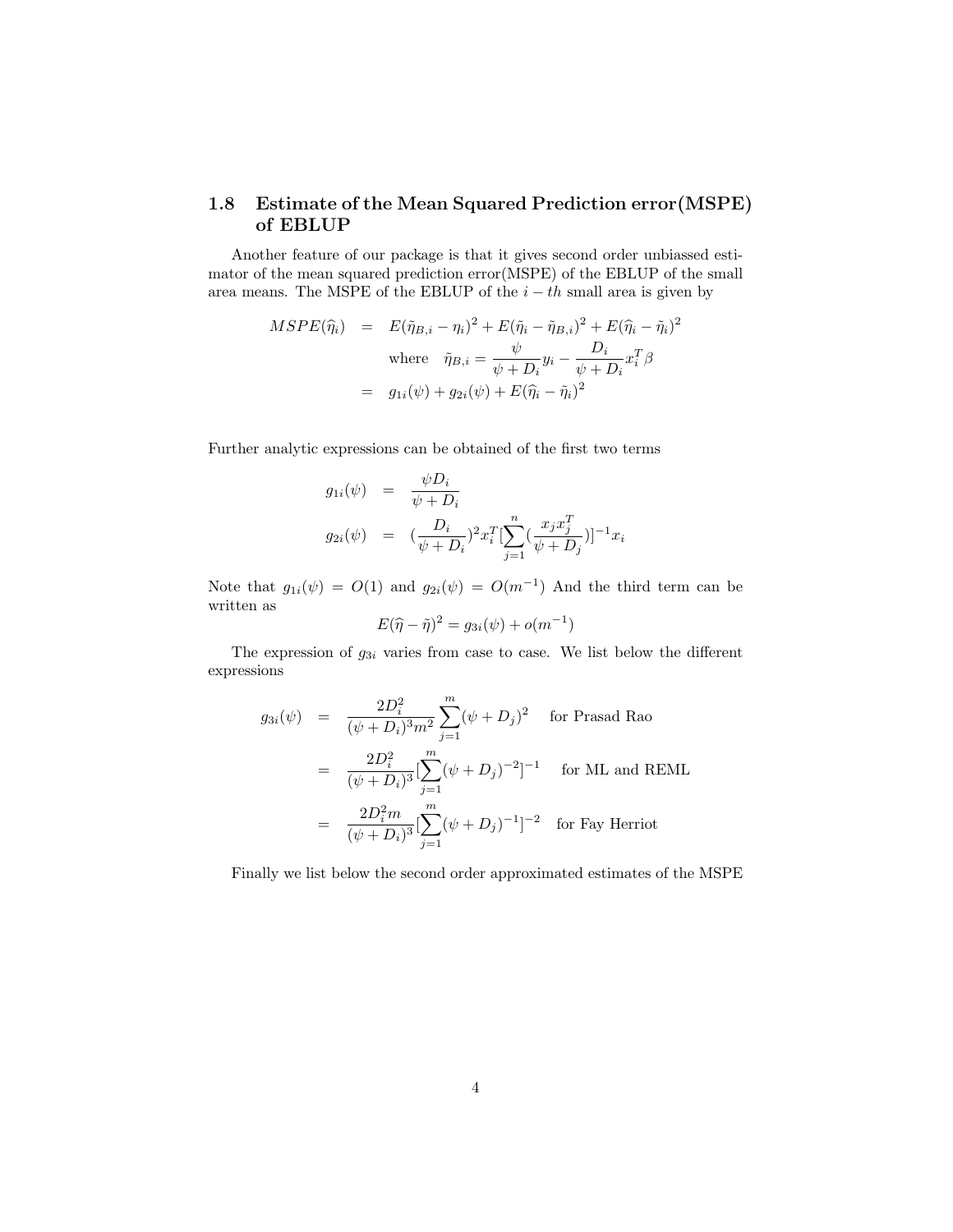we described above

$$
MSPE(\hat{\eta}_i) = g_{1i}(\hat{\psi}_{PR}) + g_{2i}(\hat{\psi}_{PR}) + 2g_{3i,PR}(\hat{\psi}_{PR}) \text{ for prasad rao}
$$
  
\n
$$
MSPE(\hat{\eta}_i) = g_{1i}(\hat{\psi}_{REML}) + g_{2i}(\hat{\psi}_{REML}) + 2g_{3i,REML}(\hat{\psi}_{REML}) \text{ for REML}
$$
  
\n
$$
= g_{1i}(\hat{\psi}_{ML}) + g_{2i}(\hat{\psi}_{ML}) + 2g_{3i,ML}(\hat{\psi}_{ML})
$$
  
\n
$$
-(\frac{D_i}{\hat{\psi}_{ML} + D_i})^2 \left\{ \sum_{j=1}^m (\hat{\psi}_{ML} + D_j)^{-2} \right\}^{-1}
$$
  
\n
$$
\times tr \left\{ (\sum_{j=1}^m \frac{x_j x_j^T}{\hat{\psi}_{ML} + D_j})^{-1} \sum_{j=1}^m \frac{x_j x_j^T}{(\hat{\psi}_{ML} + D_j)^2} \right\} \text{ for ML}
$$
  
\n
$$
MSPE(\hat{\eta}_i) = g_{1i}(\hat{\psi}_{FH}) + g_{2i}(\hat{\psi}_{FH}) + 2g_{3i,FH}(\hat{\psi}_{FH})
$$
  
\n
$$
-2(\frac{D_i}{\hat{\psi}_{FH} + D_i})^2 \left\{ \sum_{j=1}^m (\hat{\psi}_{FH} + D_j)^{-1} \right\}^{-3}
$$
  
\n
$$
\times [m \sum_{j=1}^m (\hat{\psi}_{FH} + D_j)^{-2} - \left\{ \sum_{j=1}^m (\hat{\psi}_{FH} + D_j)^{-1} \right\}^2 ]
$$

For the details on the derivation of these results please see the references.

# 2 Examples

Now let us look at a simple examples.

### 2.1 First Example: prasadraoest

In the first example we will demonstrate what our function prasadraoest does. This is an auxiliary function of our package. So it has not been designed to be very user friendly as its main purpose is to compute the prasad rao estimate of variance component  $\psi$  mentioned in section 1.4. The arguements that this function takes are as follows

- response : This is the y vector. This must be a numeric vector.
- desgnmatrix: This is the matrix X (matrix of covariates with the first column needs to have all entries equal to one). This must be a numeric matrix.
- sampling.var: This is the vector consisting of the  $D_i$  values. This must be a numeric vector.

```
> library(smallarea)
```

```
> response=c(1,2,3,4,5) # response vector
```
> designmatrix=cbind(c(1,1,1,1,1),c(1,2,4,4,1),c(2,1,3,1,5))

```
> # designmatrix with 5 rows and 3 columns,
```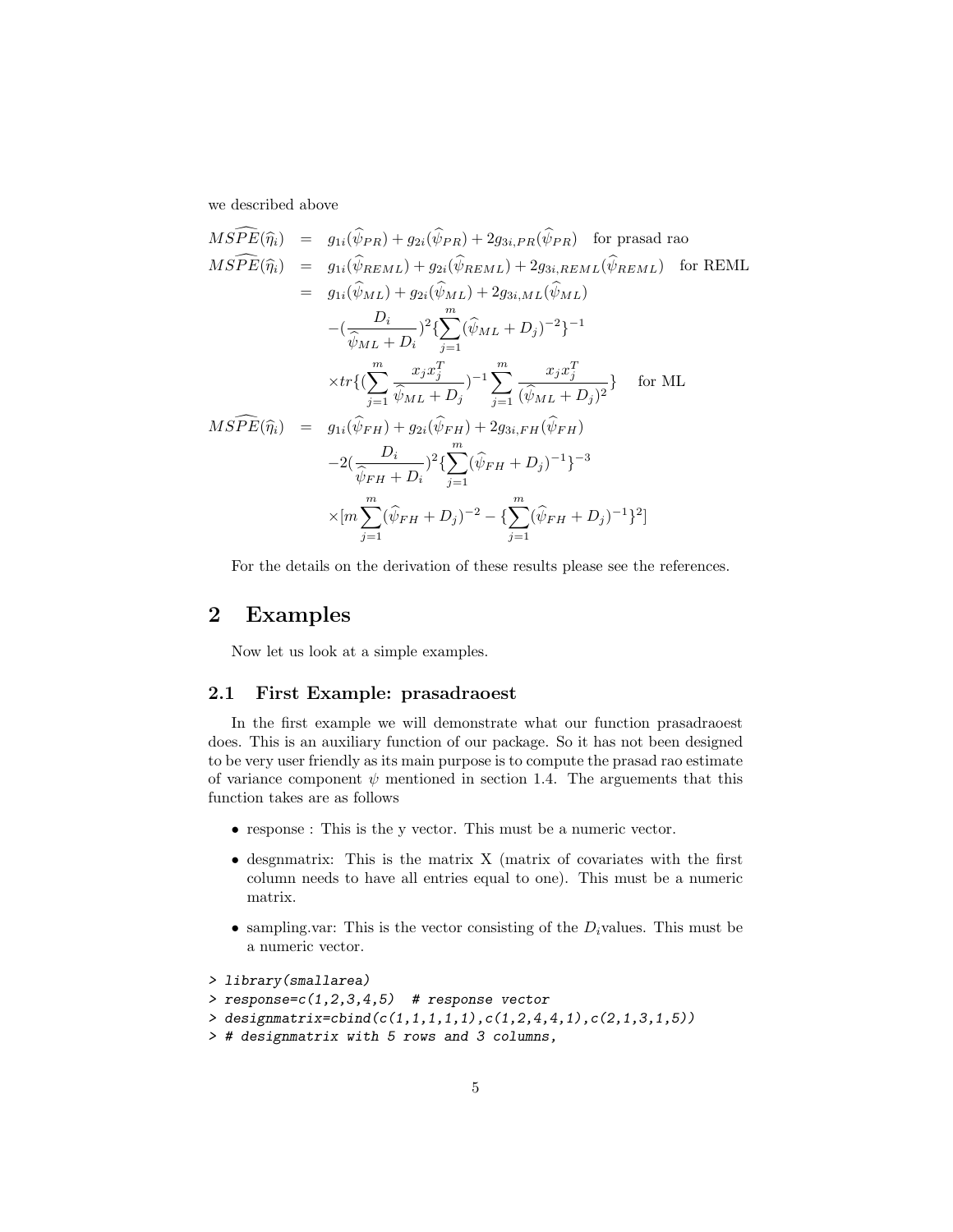```
> # the first column has all entries equal to one
> sampling.var=c(0.5,0.7,0.8,0.4,0.5)
> # This is the vector of sampling variances
> answer=prasadraoest(response,designmatrix,sampling.var)
> answer
$estimate
[1] 1.780361
> answer$estimate
```

```
[1] 1.780361
```
This function returns a list with only one element in it the estimate of the variance component

### 2.2 Second example: fayherriot

This function is pretty similar to the prasadraoest function in appearance, i.e takes the same arguments (example 1 gives a description of the arguments in details) and returns a list with only one element, the estimate of the variance component, except for the fact thatthe method of estimation is the one that was proposed by Fay Herriot, the formula is given in section 1.4. That is the estimate is obtained by numerically solving the equation (3) using the uniroot function in the stats package in R. Uniroot searches for the root of that equation in an interval which we have specified as  $(0, \hat{\psi}_{PR} + 3\sqrt{m})$ . If no root is found in that interval, we have truncated our  $\widehat{\psi}_{FH}$  at 0.0001 as suggested by Datta, Rao Smith (2005). To demonstrate the working of this function, we have used the same data as in prasadraoest

```
> response=c(1, 2, 3, 4, 5)> designmatrix=cbind(c(1,1,1,1,1),c(1,2,4,4,1),c(2,1,3,1,5))
> sampling.var=c(0.5,0.7,0.8,0.4,0.5)
> fayherriot(response,designmatrix,sampling.var)
```
\$estimate [1] 1.793244

### 2.3 Third Example : maximlikelihood

This is an example which demonstrates the functionmaximlikelihood. The arguments are again same as the last two examples. It returns a list that has three elements

- estimate: is  $\widehat{\psi}_{ML}$ .
- reg.coefficients: a vector of the MLE of the regression coefficients i.e.  $\beta$ vector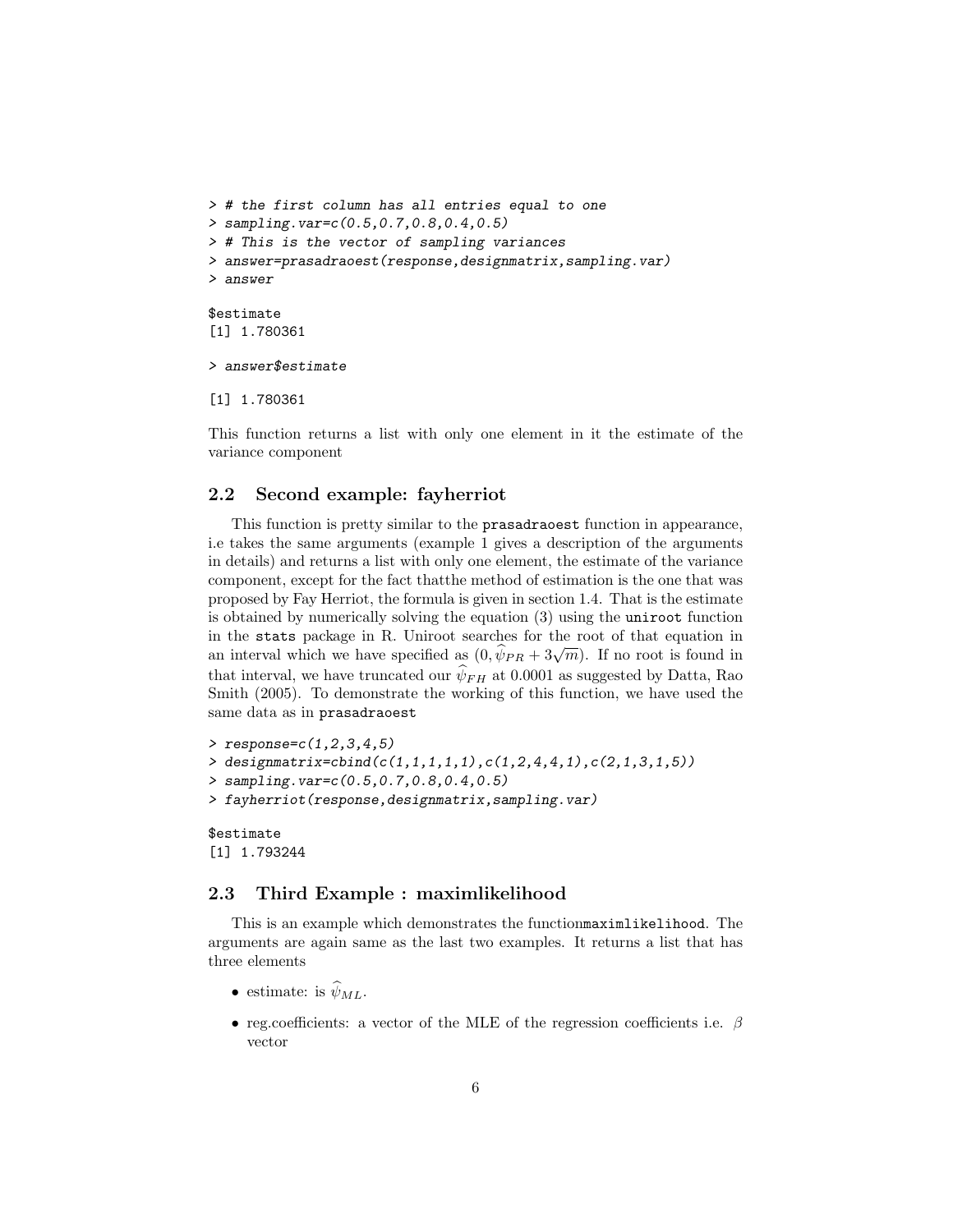• loglikeli.optimum : the value of the log likelihood function at the maximized value.

we have used the optim function in the stats package in R and used the BFGS algorithm to minimize the negative log likelihood. The maximum number of iterations of the algorithm is 100(the default in optim). Since the likelihhod function is a normal likelihood, care should be taken to check the normality assumptions of the data. Here the response has been generted from a normal distribution with mean 3 and standard deviation 1.5. The designmatrix and the sampling variances are however kept the same as in the last two examples.

```
> set.seed(55)
> response=rnorm(5,3,1.5)
> designmatrix=cbind(c(1,1,1,1,1),c(1,2,4,4,1),c(2,1,3,1,5))
> sampling.var=c(0.5,0.7,0.8,0.4,0.5)
> maximlikelihood(response,designmatrix,sampling.var)
$estimate
[1] 1.217849
$reg.coefficients
[1] 0.61531211 0.07861667 0.58275733
$loglikeli.optimum
[1] -2.459195
```
#### 2.4 Fourth Example: resimaxilikelihood

The getup of this function is again very similar to the first two examples, except here there is one additional argument maxiter wherein the user can specify the maximum number of Fisher scoring iterations. Also here using Fisher's scoring iteration described in equation (4) in section 1.4 we find the REML of the variance component. A description of the data used is already given in third example. It returns a list of two elements

- estimate:  $\widehat{\psi}_{REML}$
- iterations: number of fisher scoring iterations

```
> set.seed(55)
```

```
> response=rnorm(5,3,1.5)
```
> designmatrix=cbind(c(1,1,1,1,1),c(1,2,4,4,1),c(2,1,3,1,5))

```
> sampling.var=c(0.5,0.7,0.8,0.4,0.5)
```
> resimaxilikelihood(response,designmatrix,sampling.var,maxiter=100)

\$estimate

```
[1] 1.207907
```
\$iterations [1] 2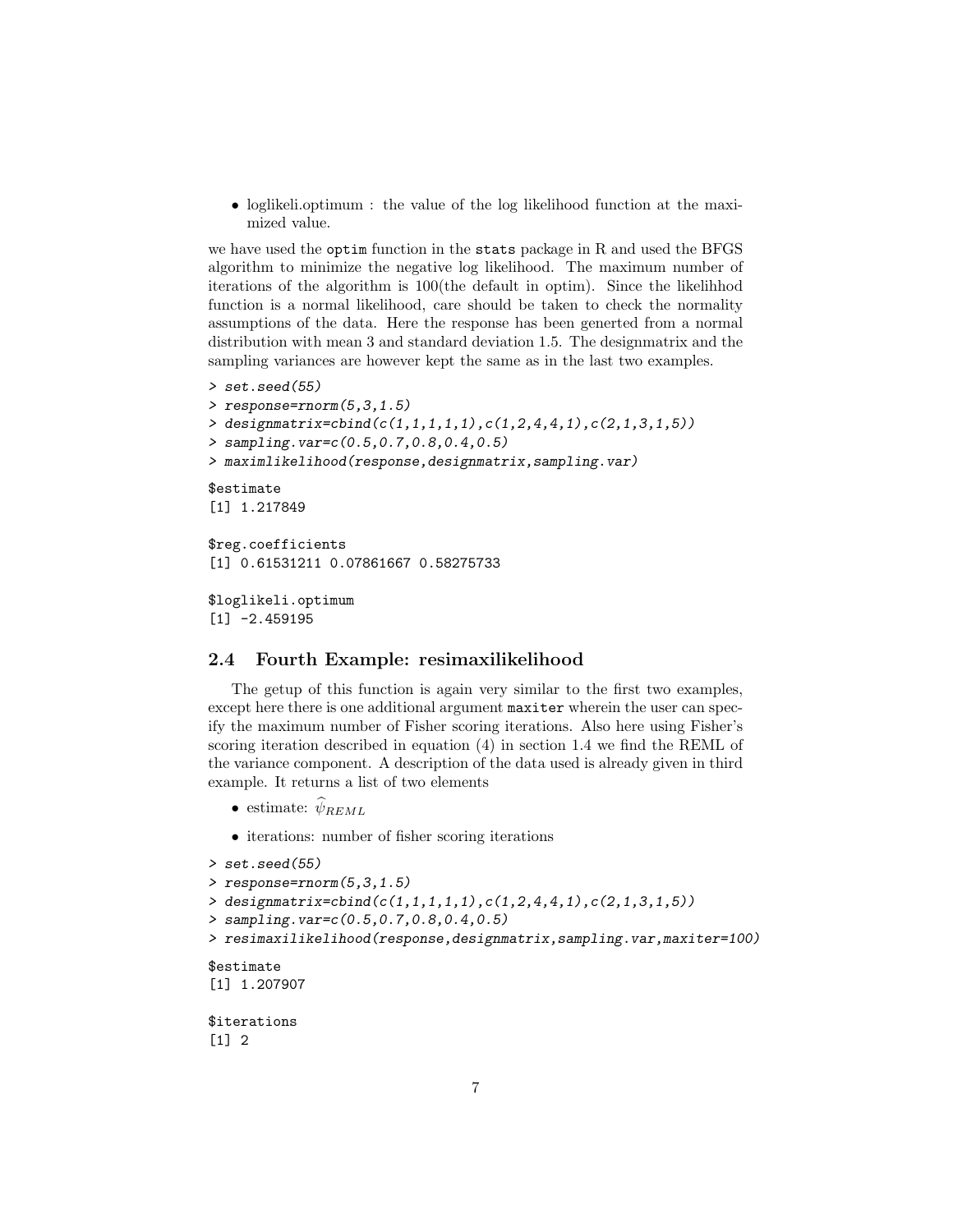### 2.5 Fifth Example: smallareafit

This is the main function in our library. It takes the following arguments

- formula: a formula similar in appearance to that of in lm function in R. You have to make sure that the data contains a column of the sampling variances, and that while specifying the formula the the name of the variable that contains the sampling variances should preceede the variables which are the covariates. e.g In the following example response∼D+x1+x2 is a correct way of specifying the formula where as response∼x1+D+x2 is not.(note D is the variabe that contains the values of sampling variances and x1 and x2 are covariates). In general the first of the variables on the right hand side of ∼ will be treated as the vector of sampling variance.
- data : It is an optional data.frame. In absense of this argument our function will accept variables from the global environment
- method : It can be one of the four methods discussed in this article and can be any one of the following options "PR","FH","ML","REML"

In usage of each of the four methods, the following will be the output. The function will return a list that has the following

- smallmean.est: a numeric vector of The EBLUP of the small area means discussed in section 1.7
- smallmean.mse: a numeric vector of The estimated Mean squared Prediction error  $M\widetilde{SPE}(\widehat{\eta}_i)$  discussed in section 1.8
- var.comp : an estimate of the variance component discussed in section 1.4
- est.coef: a numeric vector containg the estimates of the regression coefficients as discussed in section 1.5 and is denoted by  $\hat{\beta}$  beginning with the intercept in the order as specified in the formula.

The following example just illustrates what we have just discussed. Also note that the maximum number of Fisher scoring iterations have been set to 100 for the REML proceedure.

```
> data=data.frame(response=rnorm(5,3,1.5),
+ x1 = c(1, 2, 4, 4, 1), x2 = c(2, 1, 3, 1, 5), D = c(0.5, 0.7, 0.8, 0.4, 0.5))> data
 response x1 x2 D
1 4.782778 1 2 0.5
2 2.241984 2 1 0.7
3 2.851148 4 3 0.8
4 3.458030 4 1 0.4
5 3.297615 1 5 0.5
```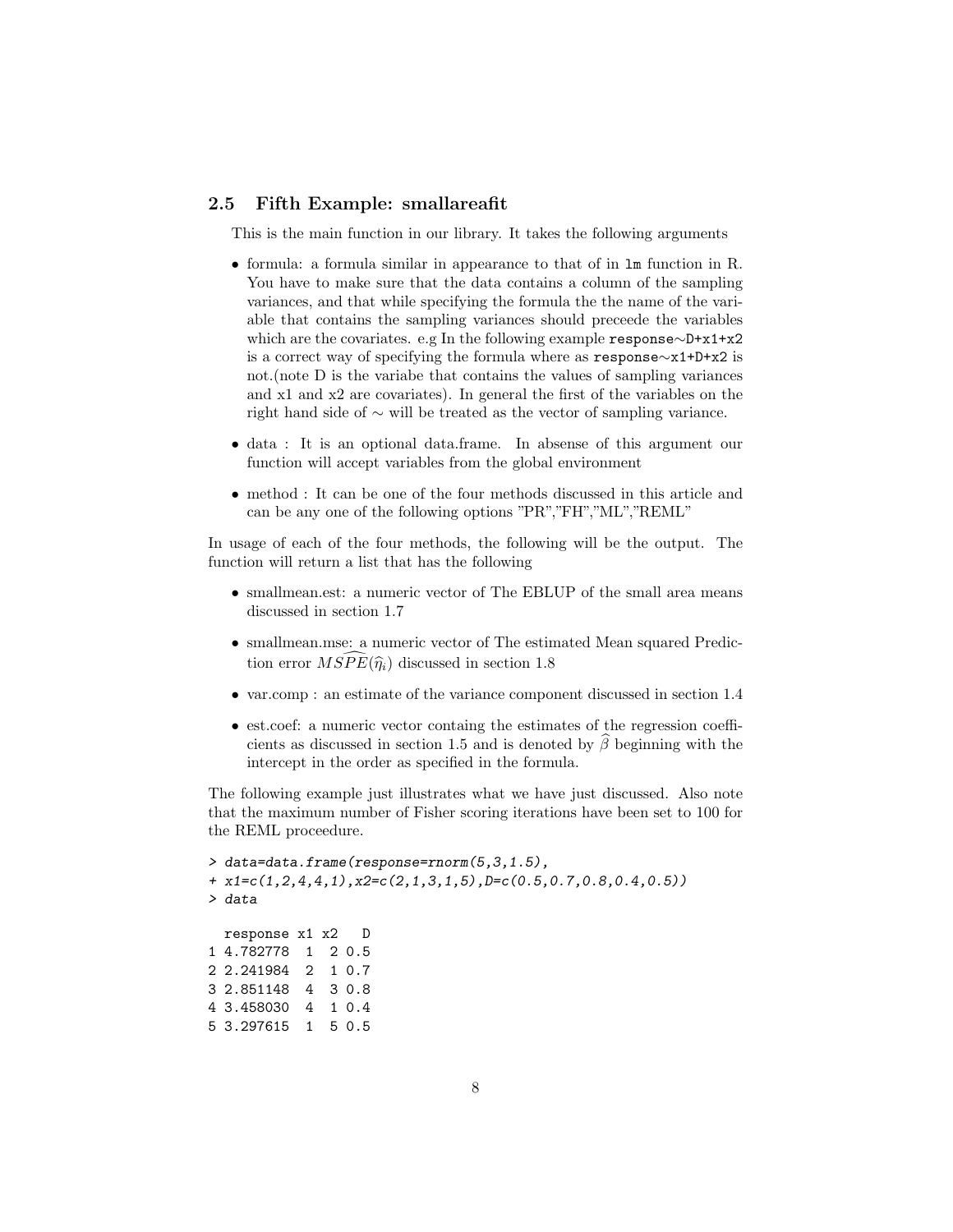```
> ans=smallareafit(response~D+x1+x2,data,method="FH")
> ans1=smallareafit(response~D+x1+x2,data,method="REML")
> ans2=smallareafit(response~D+x1+x2,data,method="PR")
> ans3=smallareafit(response~D+x1+x2,data,method="ML")
> ans # FH method
$smallmean.est
[1] 4.424377 2.821458 2.873995 3.336231 3.380075
$smallmean.mse
       1 2 3 4 5
0.5729548 0.7319444 0.8677240 0.4727353 0.6264921
$var.comp
[1] 0.9183763
$est.coef
[1] 4.18501040 -0.26255996 -0.07818307
> ans1 # REML method
$smallmean.est
[1] 4.421117 2.826725 2.874197 3.335126 3.380827
$smallmean.mse
       1 2 3 4 5
0.5730635 0.7309004 0.8665975 0.4731850 0.6270866
$var.comp
[1] 0.9047237
$est.coef
[1] 4.18625952 -0.26266982 -0.07843891
> ans2 # PR method
$smallmean.est
[1] 4.427651 2.816168 2.873791 3.337340 3.379320
$smallmean.mse
       1 2 3 4 5
0.5770696 0.7388315 0.8753713 0.4755707 0.6301189
$var.comp
[1] 0.9323386
$est.coef
```
[1] 4.18375604 -0.26244965 -0.07792615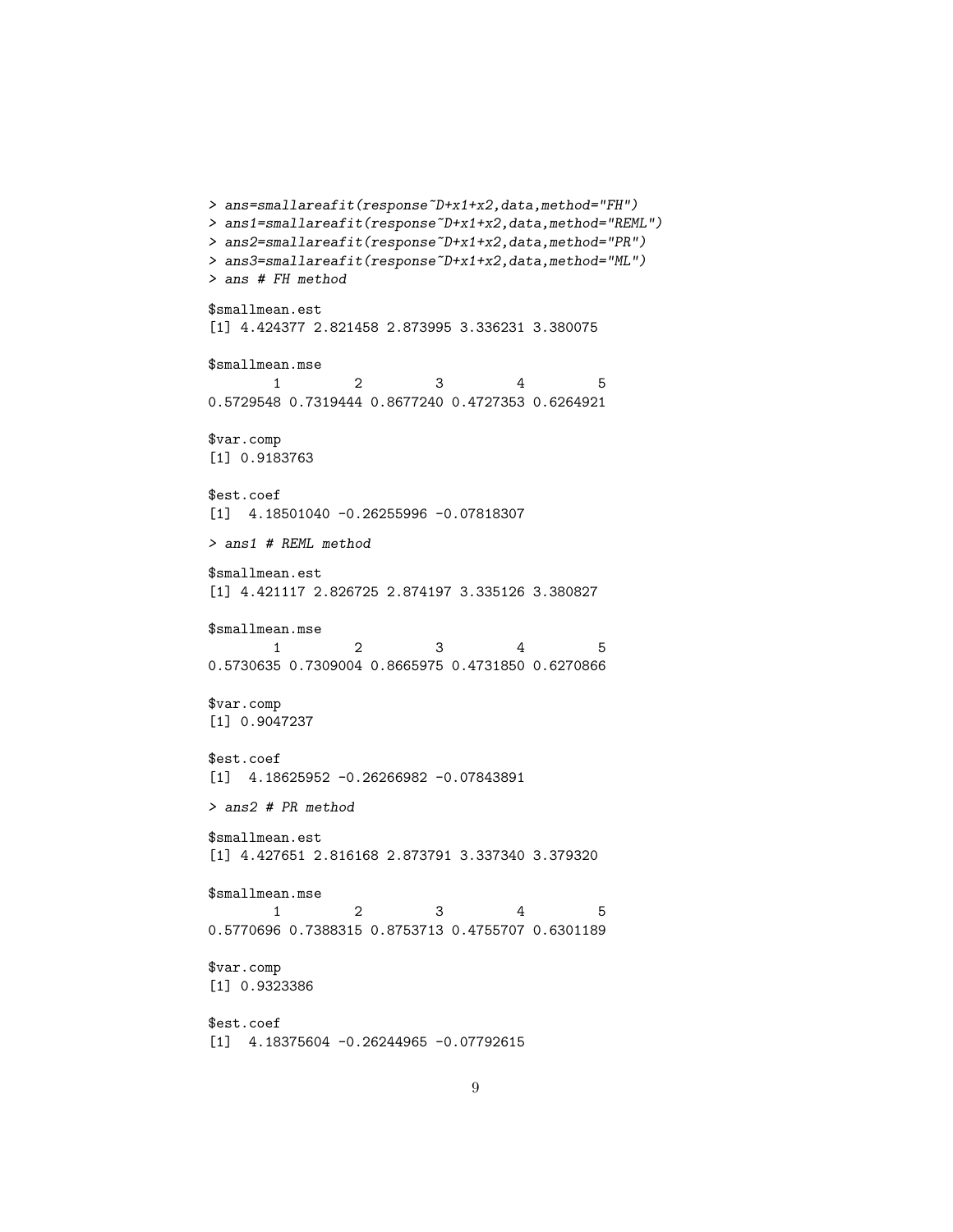```
> ans3 # ML method
$smallmean.est
[1] 4.403782 2.780007 2.871596 3.319181 3.384635
$smallmean.mse
      1 2 3 4 5
0.4620107 0.5662407 0.6757235 0.3901495 0.5150600
$var.comp
[1] 0.9323386
$est.coef
[1] 4.04772592 -0.25053063 -0.05005895
```
# 2.6 An example where smallarea accepts variables from the global environment

Our final example is that of usage of small area function that accepts variables from Global environment

```
> data=data.frame(response=rnorm(5,3,1.5),
+ x1=c(1,2,4,4,1),D=c(0.5,0.7,0.8,0.4,0.5))
> attach(data)
The following object(s) are masked _by_ '.GlobalEnv':
   response
> ans=smallareafit(response~D+x1,method="FH")
> ans1=smallareafit(response~D+x1,method="REML")
> ans2=smallareafit(response~D+x1,method="PR")
> ans3=smallareafit(response~D+x1,method="ML")
> ans
$smallmean.est
[1] 3.0150163 0.8869773 2.7774122 1.4308082 2.8797010
$smallmean.mse
        1 2 3 4 5
0.5321873 0.6819030 0.8236020 0.4367694 0.5321873
$var.comp
[1] 1.609707
$est.coef
[1] 2.686916 -0.203722
```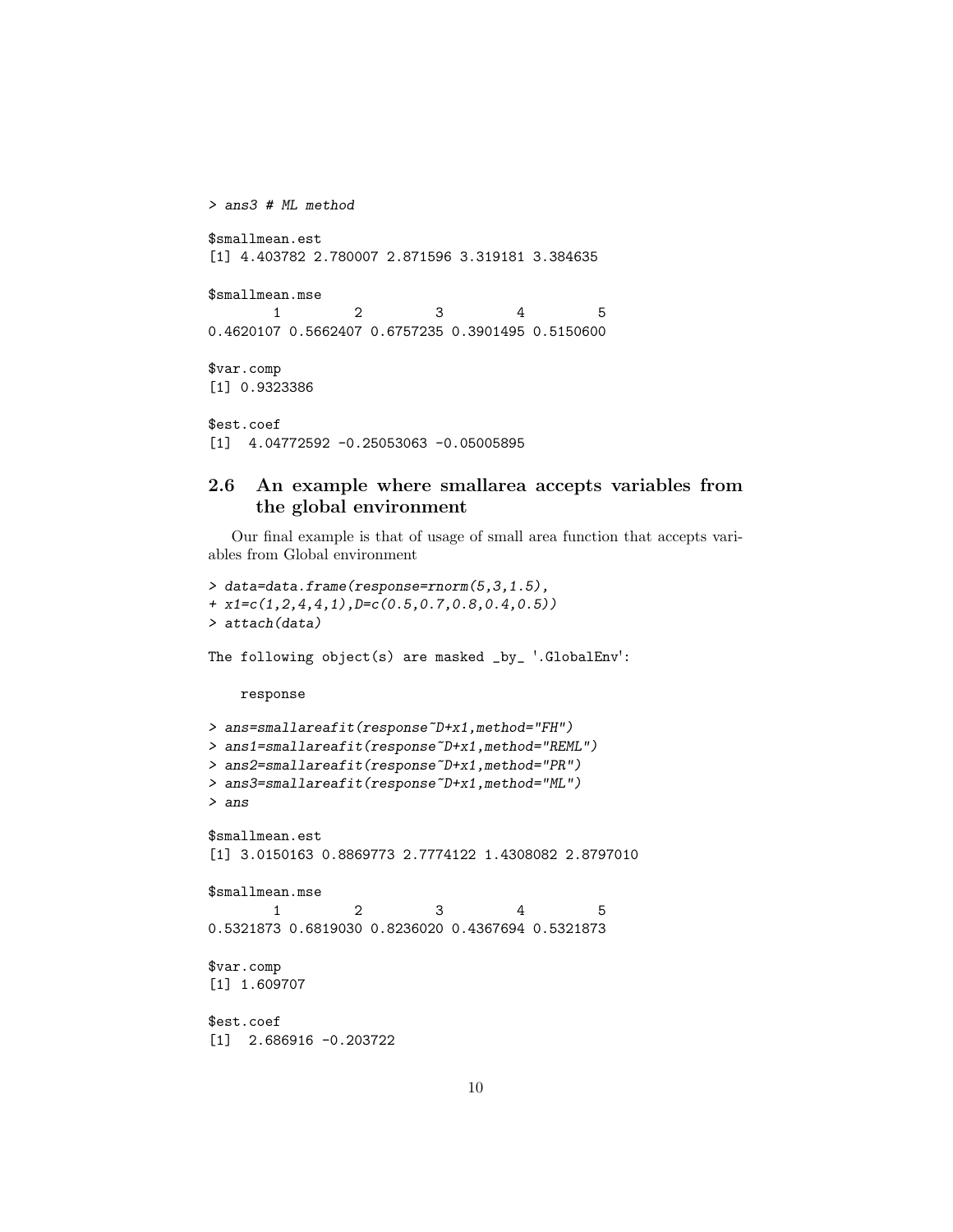```
> ans1
$smallmean.est
[1] 3.0085987 0.9102301 2.7600286 1.4350709 2.8750459
$smallmean.mse
       1 2 3 4 5
0.5335419 0.6799558 0.8221450 0.4388396 0.5335419
$var.comp
[1] 1.524801
$est.coef
[1] 2.6905866 -0.2053299
> ans2
$smallmean.est
[1] 3.0215923 0.8631283 2.7952330 1.4264405 2.8844817
$smallmean.mse
       1 2 3 4 5
0.5319471 0.6855882 0.8270283 0.4355317 0.5319471
$var.comp
[1] 1.703841
$est.coef
[1] 2.6831519 -0.2020736
> ans3
$smallmean.est
[1] 3.009898 0.859762 2.817091 1.439448 2.872787
$smallmean.mse
       1 2 3 4 5
0.4833025 0.6056660 0.7309263 0.4013165 0.4833025
$var.comp
[1] 1.703841
$est.coef
[1] 2.5916196 -0.1620874
```
# 2.7 A final example

Now we will actually use a more interesting example taken forom the paper Reference 1 .We take the total number of small areas,  $n=15, \psi = 1$  and three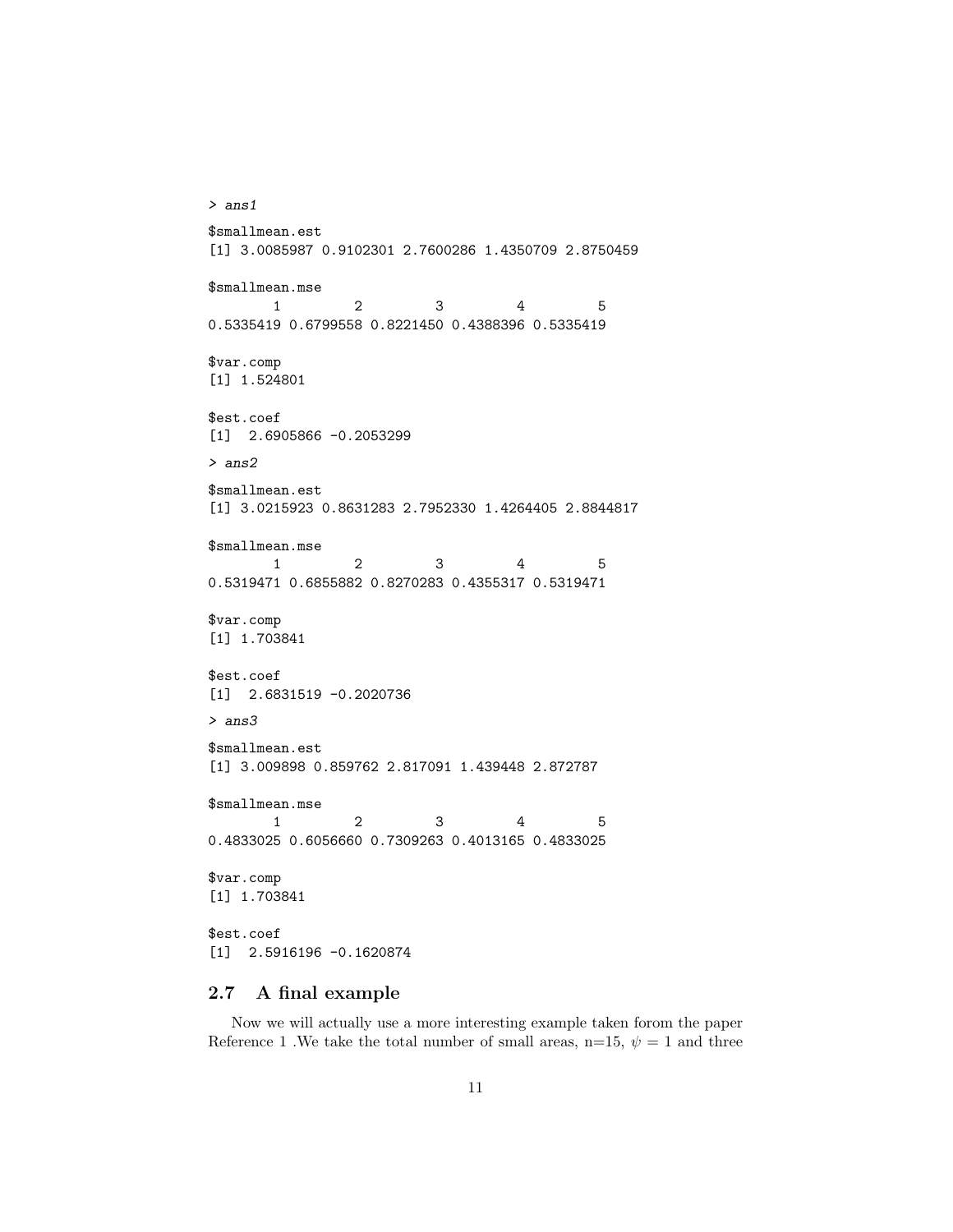sampling variance,  $D_i$ -patterns: 0.7, 0.6, 0.5, 0.4, 0.3; There are five groups  $G_1, ..., G_5$  and three small areas in each group. The sampling variances  $D_i$ are the same for areas within the same group. We will investigate through simulation for the area level model without covariates  $x_i^T \beta = \mu$ . Since the mean squared error is translation invariant, we set  $\mu = 0$  without loss of generality. However, to account for the estimation of unknown regression parameters that arise in applications, we will still estimate this zero mean. We will consider distributions for the variance components  $v_i$ 's, namely N(0, 1). The sampling error,  $e_i$ , will be generated from  $N(0, D_i)$  for  $D_i$  as specified above.

```
> set.seed(55)
> # the sampling variances
> D=c(rep(0.7,3),rep(0.6,3),rep(0.5,3),rep(0.4,3),rep(0.3,3))
> # generating the errors
> e1=rnorm(3,0,sqrt(D[1]))
> e2=rnorm(3,0,sqrt(D[4]))
> e3=rnorm(3,0,sqrt(D[7]))
> e4=rnorm(3,0,sqrt(D[10]))
> e5=rnorm(3,0,sqrt(D[13]))
> e=c(e1,e2,e3,e4,e5)
> psi=1
> # generating the random small area effects
> v=rnorm(15, 0, \text{psi})> # response
> y=v+e
> data1=data.frame(response=y,D=D)
> head(data1)
   response D
1 -0.2657625 0.7
2 0.8390206 0.7
3 1.2202007 0.7
4 -0.5811039 0.6
5 0.9951359 0.6
6 -0.5986495 0.6
> fit1.pr=smallareafit(response~D,data1,method="PR")
> fit1.pr
$smallmean.est
 [1] 0.01933153 0.44238767 0.58835347 -0.13020013 0.53174366 -0.13756843
 [7] 0.63489543 0.45342849 0.70099509 0.54141111 0.57794174 -0.54392266
[13] 0.23947479 -1.00295090 0.02844395
$smallmean.mse
       1 2 3 4 5 6 7 8
0.3711601 0.3711601 0.3711601 0.3499072 0.3499072 0.3499072 0.3228506 0.3228506
```